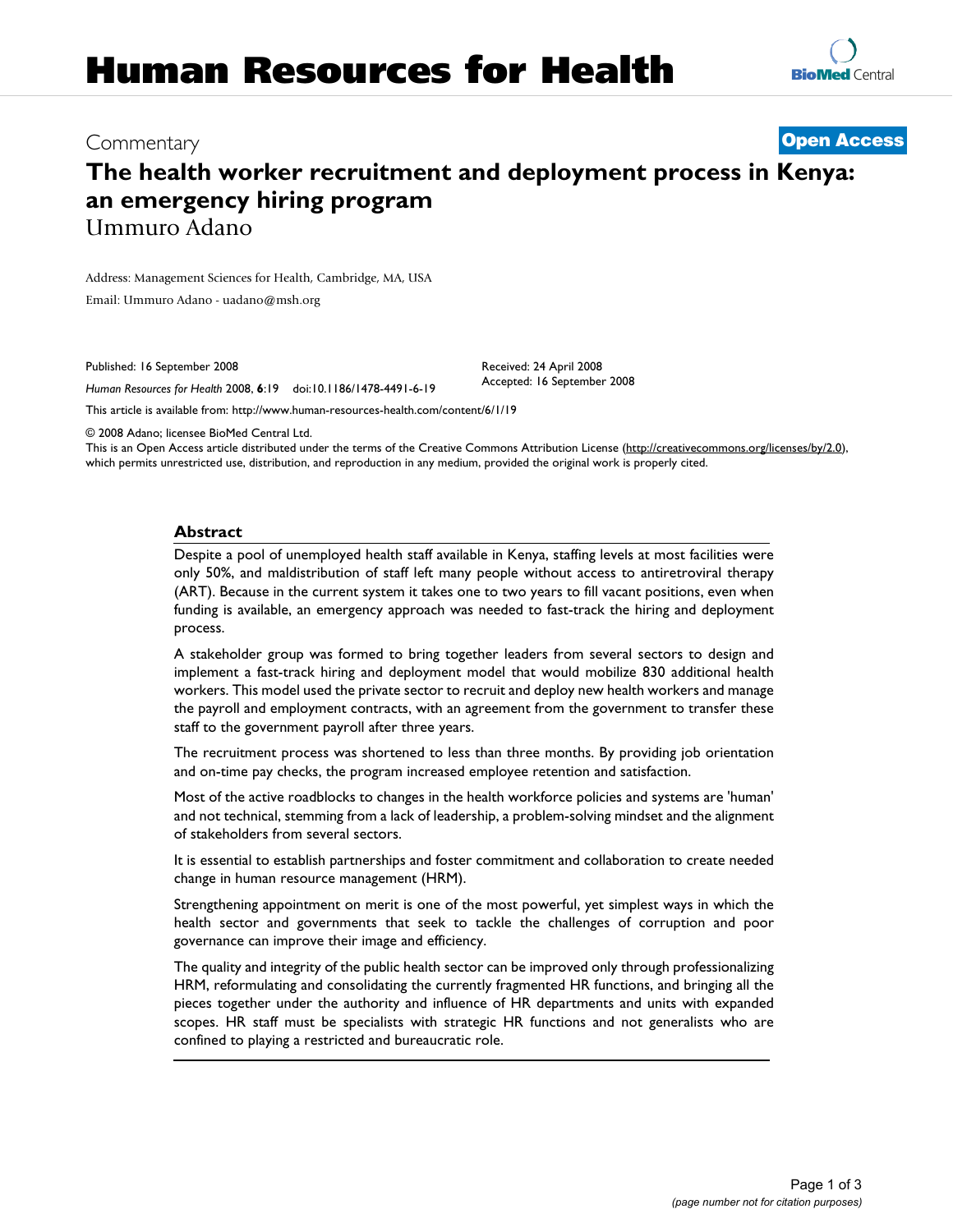#### **Introduction**

In Kenya, a public-sector hiring freeze beginning in 1994 has resulted in a shrinking health workforce that limits the government's ability to respond to increased demand for health services. Although the government announced an ambitious program to expand access to HIV and AIDS, tuberculosis, malaria, and other health services, the lack of health workers meant that hospital beds and floors quickly filled up with patients who were ill or dying from AIDS-related illnesses. This crisis occurred even though Kenya has a substantial pool of qualified health professionals, especially nurses, who are unemployed and available on the local labour market and patients with AIDSrelated diseases can usually be discharged once they are started on ART and have been stabilized. The initial phases of the Emergency Hiring Program, therefore, focused on the Nyanza, Western, and Coast provinces, where the need for AIDS treatment was the most severe, but the program later covered all the remaining provinces, including remote and hard-to-reach facilities with a less severe AIDS burden.

One of the major challenges to developing sustainable health systems in sub-Saharan Africa is lack of human resources. In Kenya, a shrinking public health workforce, staffing levels of 50% at most facilities, and maldistribution of existing staff contribute to the fact that thousands of people living with AIDS, especially in rural areas, do not have access to ART. These staff shortages resulted from migration, a long freeze on civil service employment, and a high rate of attrition due to the impact of AIDS and poor working conditions – a common scenario.

Provinces like Nyanza and Western bear the largest burden of the health worker shortage. At Nyando District Hospital, AIDS-related conditions afflict 99% of the adult patients. Each day over 100 new patients flock to the hospital, yet just one doctor, fifteen nurses, and four clinical officers are on hand to cover all shifts. The lean staff mean that patients often wait for long periods to get attention and quality of care suffers. Staff burnout is a problem. The irony is that there is a large pool of trained, unemployed health workers available in Kenya, but the process of recruitment, hiring, and deployment is outdated and bureaucratic, taking up to 18 months to complete.

The US Agency for International Development, in consultation with the Ministry of Health (MOH), approached the Capacity Project to address this challenge. A Management Sciences for Health (MSH) specialist seconded to the project led the process of developing an emergency hiring plan to expand HIV& AIDS services in Kenya's public health sector. Stakeholders such as the MOH, Directorate of Personnel Management in the Office of the President, Ministry of Education, and Ministry of Finance came together to consider options.

A business model with responsive and flexible procedures was adopted, and local Kenyan organizations with proven capability and experience were identified and contracted to develop and implement the plan.

## **Discussion**

#### *Description of the Emergency Hiring Plan*

An agreement was reached with the stakeholder team to form an entity to hire qualified health professionals on short-term contracts to staff facilities. The core business functions of this new entity are:

- staff attraction
- screening and selection
- recruitment
- training
- deployment
- payroll and benefits management
- retention.

Deloitte & Touche, Kenya, was selected to carry out most of these business functions, and the African Medical and Research Foundation, Kenya Medical Training College, and Kenya Institute of Administration were selected to work together to ensure that the newly hired providers have the necessary knowledge and skills to provide HIV and AIDS services. All training is consistent with national standards and guidelines already in use.

#### *Recruitment and deployment*

It was estimated that approximately 5000 nurses, 1000 clinical officers, 1200 laboratory staff, and 160 pharmacists were unemployed and potentially available for hire. The recruitment criteria aimed not to pull workers out of the public health care system, cause resentment among existing workers through the introduction of inequitable compensation plans, or draw from the private sector or faith-based organizations and reduce their effectiveness. The recruitment approach focused on the same geographic areas where staff were needed, in the expectation that people would be less likely to want to transfer if they worked close to home.

#### *Compensation package*

The compensation package was developed in line with MOH standards and terms and conditions of service.